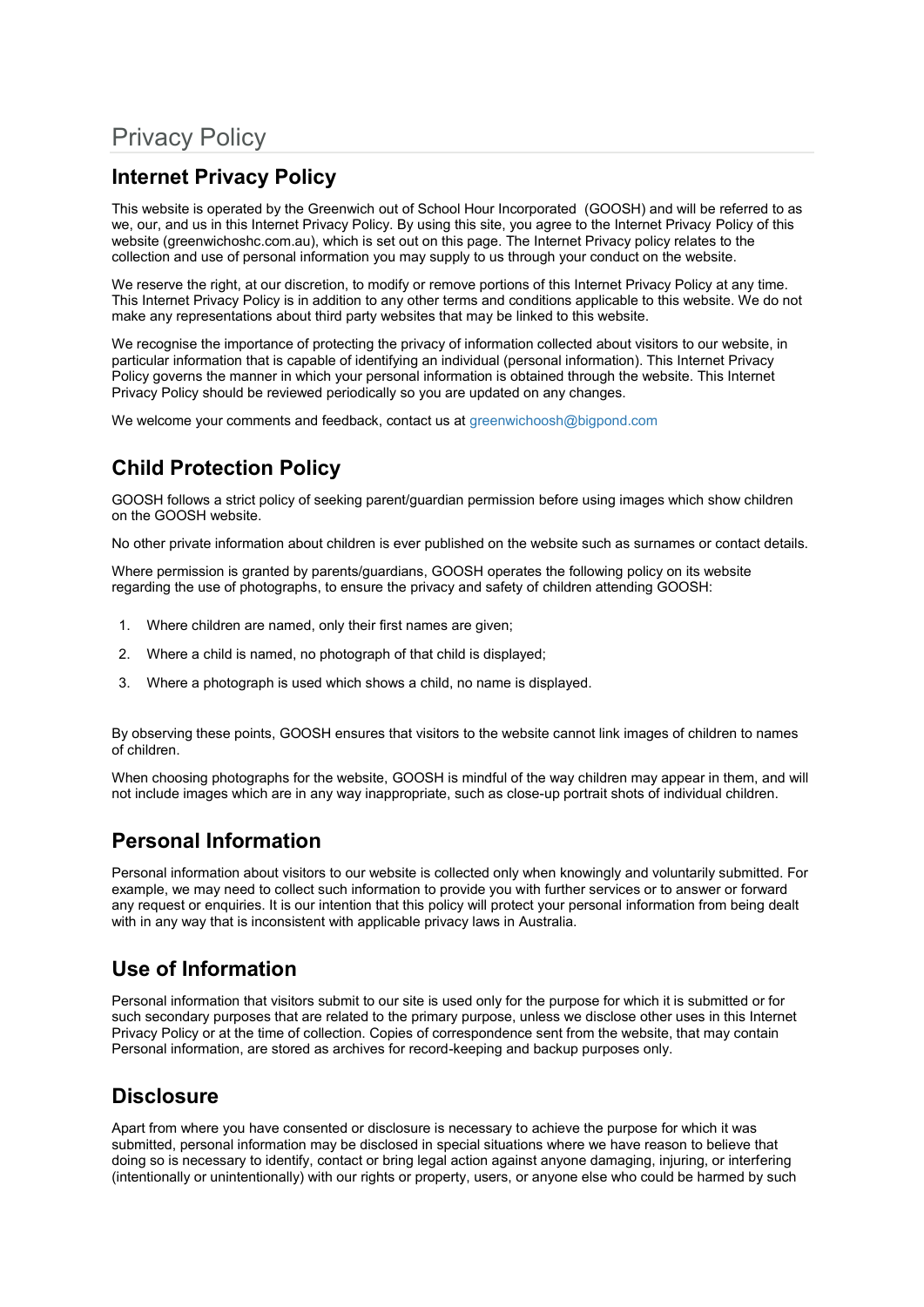activities. Also, we may disclose personal information when we believe in good faith that the law requires disclosure.

We may engage third parties to provide you with goods or services on your behalf. In that circumstance, we may disclose your personal information to those third parties in order to meet your request for goods and services.

#### **Security**

We strive to ensure the security, integrity and privacy of personal information submitted to our site. Unfortunately, no data transmission over the internet can be guaranteed to be totally secure. However, we endeavour to take all reasonable steps to protect the personal information you may transmit to us or from our online products and services.

In addition, our employees and the contractors who provide services related to our information systems are obliged to respect the confidentiality of any personal information held by us. However, we will not be held responsible for events arising from unauthorised access to your personal information.

#### **Cookies**

Cookies are data that a website transfers to an individual's hard drive for record-keeping purposes. Cookies, which are industry standard and are used by most websites, including those operated by us, can facilitate a users ongoing access to and use of that site. They allow us to customise the website to your needs. If you do not want information collected through the use of Cookies, there is a simple procedure in most browsers that allows you to deny or accept the Cookie feature.

## **Access to Information**

We will endeavour to take all reasonable steps to keep secure any information which we hold about you, and to keep this information accurate and up to date. If, at any time, you discover that the information held about you is incorrect, you may contact us to have the information corrected.

In addition, our employees and the contractors who provide service related to our information systems are obliged to respect the confidentiality of any personal information held by us.

## **Links to Other Sites**

We provide links to websites outside of our website, as well as to third party websites. These linked sites are not under our control, and we cannot accept responsibility for the conduct of companies linked to our website.

## **Problems or Questions**

If we become aware of any ongoing concerns or problems with our website, we will take these issues seriously and work to address these concerns.

If you have any further queries relating to our Internet Privacy Policy, or you have a problem or complaint, please contact us a[t greenwichoosh@bigpond.com](mailto:greenwichoosh@bigpond.com)

For more information about privacy issues in Australia and protecting your privacy, visit the Australian Privacy Commissioners website a[t www.privacy.org.au](http://www.privacy.org.au/)

## Terms of Use

#### **Website Terms of Use**

This website is operated by Greenwich out of School Hour Incorporated (GOOSH) and will be referred to as we, our, and us in this Terms of Use Policy. By using this site, you agree to the Terms of Use of this website (greenwichoshc.com.au), which is set out on this page.

#### **Using our Website**